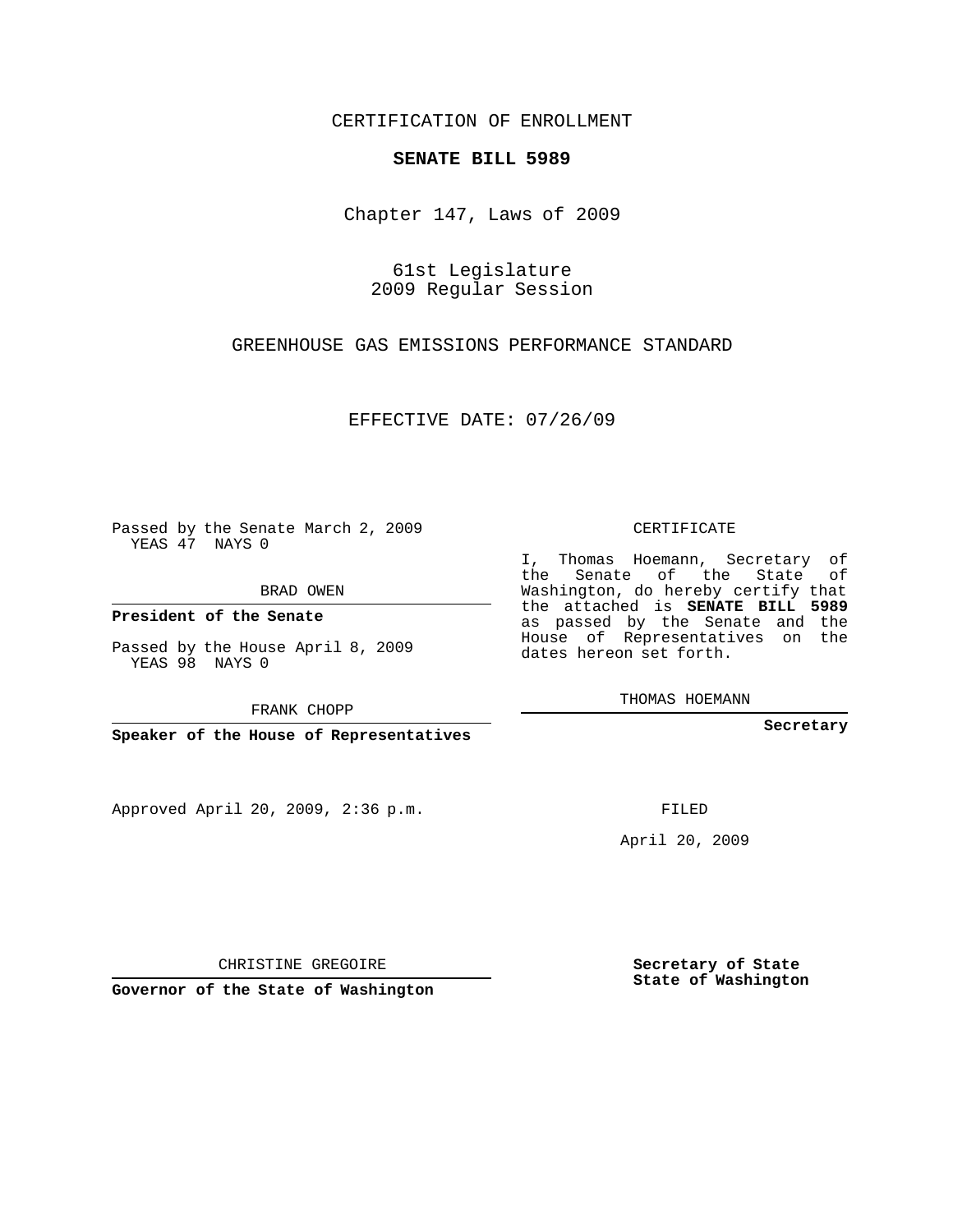## **SENATE BILL 5989** \_\_\_\_\_\_\_\_\_\_\_\_\_\_\_\_\_\_\_\_\_\_\_\_\_\_\_\_\_\_\_\_\_\_\_\_\_\_\_\_\_\_\_\_\_

\_\_\_\_\_\_\_\_\_\_\_\_\_\_\_\_\_\_\_\_\_\_\_\_\_\_\_\_\_\_\_\_\_\_\_\_\_\_\_\_\_\_\_\_\_

Passed Legislature - 2009 Regular Session

## **State of Washington 61st Legislature 2009 Regular Session**

**By** Senator Sheldon

Read first time 02/12/09. Referred to Committee on Environment, Water & Energy.

 AN ACT Relating to the greenhouse gas emissions performance standard under chapter 80.80 RCW; and amending RCW 80.80.060.

BE IT ENACTED BY THE LEGISLATURE OF THE STATE OF WASHINGTON:

 **Sec. 1.** RCW 80.80.060 and 2007 c 307 s 8 are each amended to read as follows:

 (1) No electrical company may enter into a long-term financial commitment unless the baseload electric generation supplied under such a long-term financial commitment complies with the greenhouse gases emissions performance standard established under RCW 80.80.040.

 (2) In order to enforce the requirements of this chapter, the commission shall review in a general rate case or as provided in subsection (5) of this section any long-term financial commitment entered into by an electrical company after June 30, 2008, to determine whether the baseload electric generation to be supplied under that long-term financial commitment complies with the greenhouse gases emissions performance standard established under RCW 80.80.040.

 (3) In determining whether a long-term financial commitment is for baseload electric generation, the commission shall consider the design of the power plant and its intended use, based upon the electricity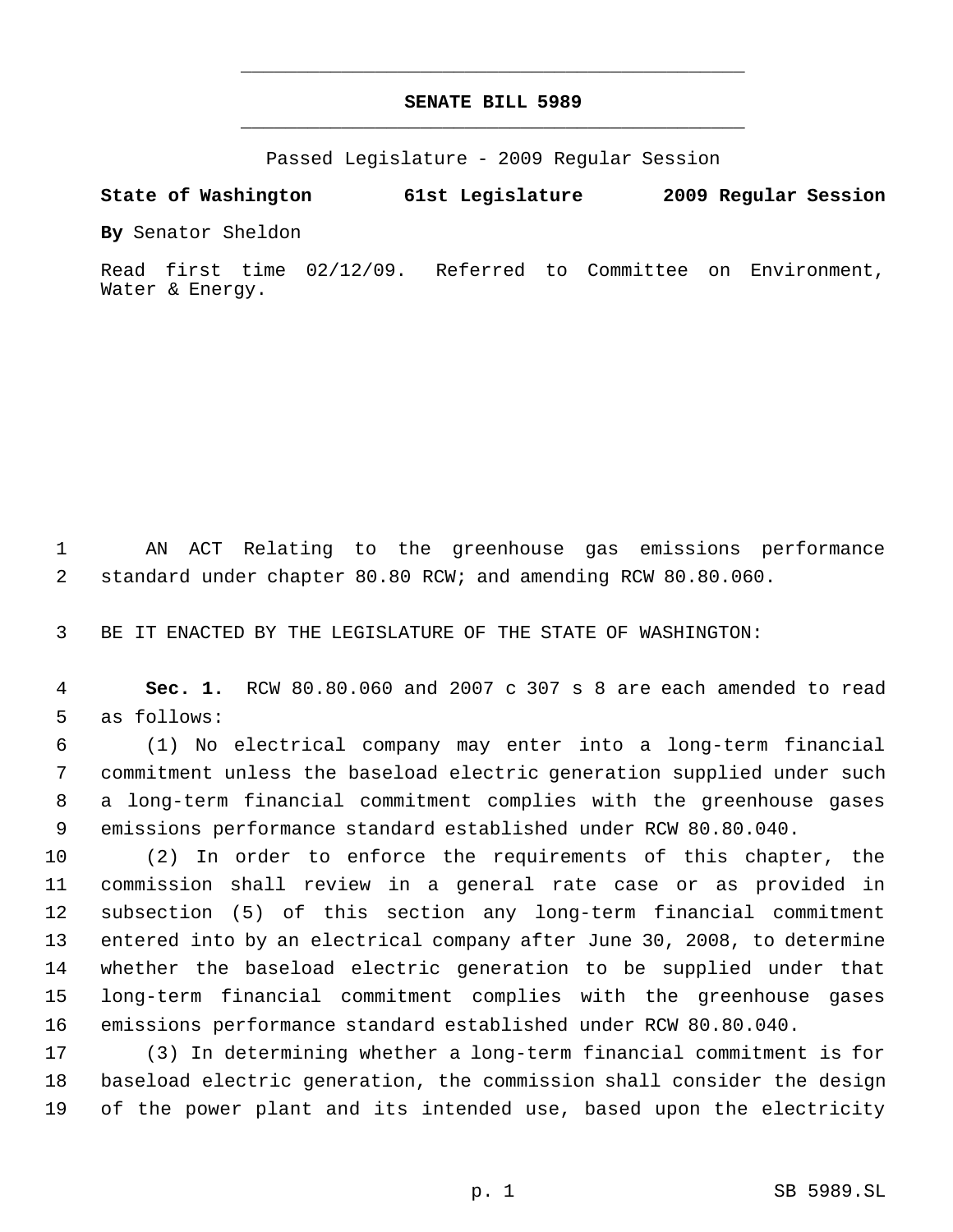purchase contract, if any, permits necessary for the operation of the power plant, and any other matter the commission determines is relevant under the circumstances.

 (4) Upon application by an electric utility, the commission may provide a case-by-case exemption from the greenhouse gases emissions performance standard to address: (a) Unanticipated electric system reliability needs; or (b) catastrophic events or threat of significant financial harm that may arise from unforeseen circumstances.

 (5) Upon application by an electrical company, the commission shall determine whether the company's proposed decision to acquire electric generation or enter into a power purchase agreement for electricity complies with the greenhouse gases emissions performance standard 13 established under RCW 80.80.040((, whether the company has a need for 14 the  $-$  resource,  $-$  and  $-$  whether  $-$  the  $-$  specific  $-$  resource  $-$  selected  $-$  is 15 appropriate. The commission shall take into consideration factors such 16 as -the -company's -forecasted -loads, -need -for -energy, -power -plant 17 technology,  $-$  expected  $-$  costs,  $-$  and  $-$  other  $-$  associated  $-$  investment 18 decisions)). The commission shall not decide in a proceeding under this subsection (5) issues involving the actual costs to construct and operate the selected resource, cost recovery, or other issues reserved by the commission for decision in a general rate case or other proceeding for recovery of the resource or contract costs. ((A 23 proceeding -under -this -subsection -  $(5)$  -shall -be -conducted -pursuant -to 24 chapter - 34.05 - RCW - (part - IV). The - commission - shall - adopt - rules - to provide that the schedule for a proceeding under this subsection takes into account both (a) the needs of the parties to the proposed resource 27 acquisition or power purchase agreement for timely decisions that allow transactions-to-be-completed; -and- $(b)$ -the-procedural-rights-to-be 29 provided  $-$  to  $-$  parties  $-$  in  $-$  chapter  $-$  34.05  $-$  RCW  $-$  (part  $-$  IV),  $-$  including 30 intervention, discovery, briefing, and hearing.))

 (6) An electrical company may account for and defer for later consideration by the commission costs incurred in connection with ((the)) a long-term financial commitment, including operating and maintenance costs, depreciation, taxes, and cost of invested capital. The deferral begins with the date on which the power plant begins commercial operation or the effective date of the power purchase 37 agreement and continues for a period not to exceed twenty-four months; provided that if during such period the company files a general rate